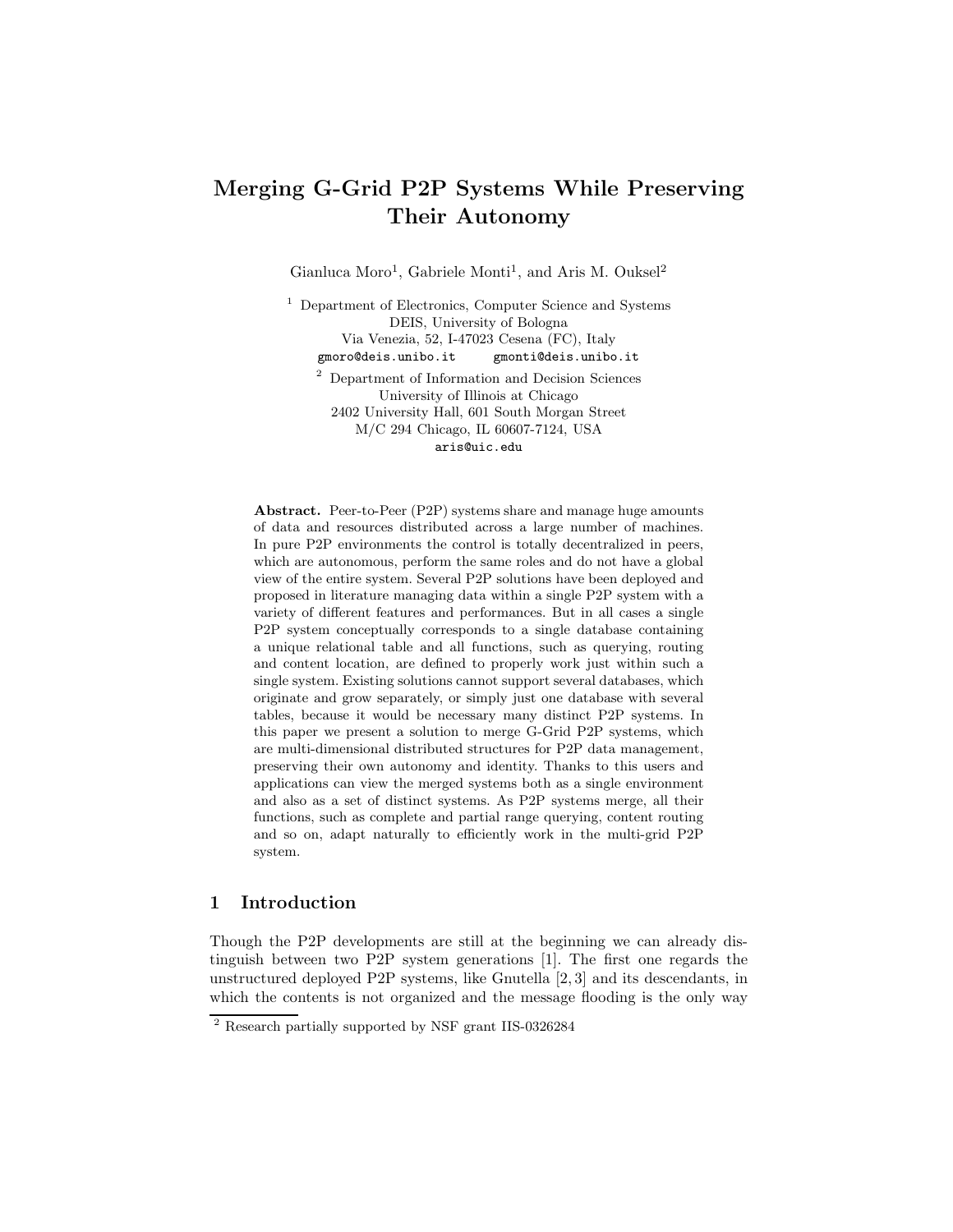to locate data. In this kind of systems it is not guaranteed to find searched data, in fact they have to limit the number of hops since search costs, in term of messages, are exponential. The second generation is formed by proposals and prototypes which distribute data, in particular data record keys, across a P2P network according to predefined logical structure, some examples are Chord [4], CAN [5], Pastry [6], P-Grid [7], PeerDB [8]. In all these solutions the number of messages/hops to locate a record key is in general logarithmic in the number of peers.

They distinguish by employing different data structure, network topologies, levels of robustness and so on, but all of them support a single P2P system corresponding conceptually to a database containing a unique relational table with only one search index<sup>3</sup>; all functions, such as querying, routing and content location, are defined to properly work just within such a system. In particular, P2P data searches occur thanks to that index and each query must always involve all the indexed attributes. In other words, except CAN, the mentioned above solutions cannot support arbitrary partial range queries just because are based on mono-dimensional data structure.

A second limitation, on which this paper is mainly focused, regards the impossibility to support several databases originated and grown separately with distinct P2P systems, which at a given moment must start working together as an unique system.

In this paper we present an original solution to merge G-Grid P2P systems [9], which are multi-dimensional distributed data structure for data management in a P2P system, preserving their own autonomy and identity. Thanks to the preservation of the system identities users and applications can view a single resulting environment and/or an environment of distinct systems. Moreover, preserving the autonomy of merged systems means that each must be able to work singularly as it did before merging, namely its functioning must not be compromised by failures or changes in other systems. As distinct P2P systems merge all their functions, such as complete and partial range queries, content routing and so on, adapt naturally to efficiently work in the resulting multi-grid P2P system.

The merging operation is useful to self-integrate different P2P systems (i.e. databases) within an organization, but also among distinct organizations managing data with their own P2P systems. For instance, in business-to-business e-commerce companies need to integrate parts of their information systems preserving their identity and autonomy; the same holds also among scientific institutions interested in sharing some data, such as hospitals and research centers. For instance, preserving the system identities allows users and applications to decide if some operations, such as some queries, must be restricted within a single hospital or a subset of them.

We highlight that the merging it is important also in case of failures which partition logically the P2P network originating several isolated systems. In fact, the merging can restore the network integrity by self-reintegrating the com-

<sup>&</sup>lt;sup>3</sup> In most systems the index can be defined by only one attribute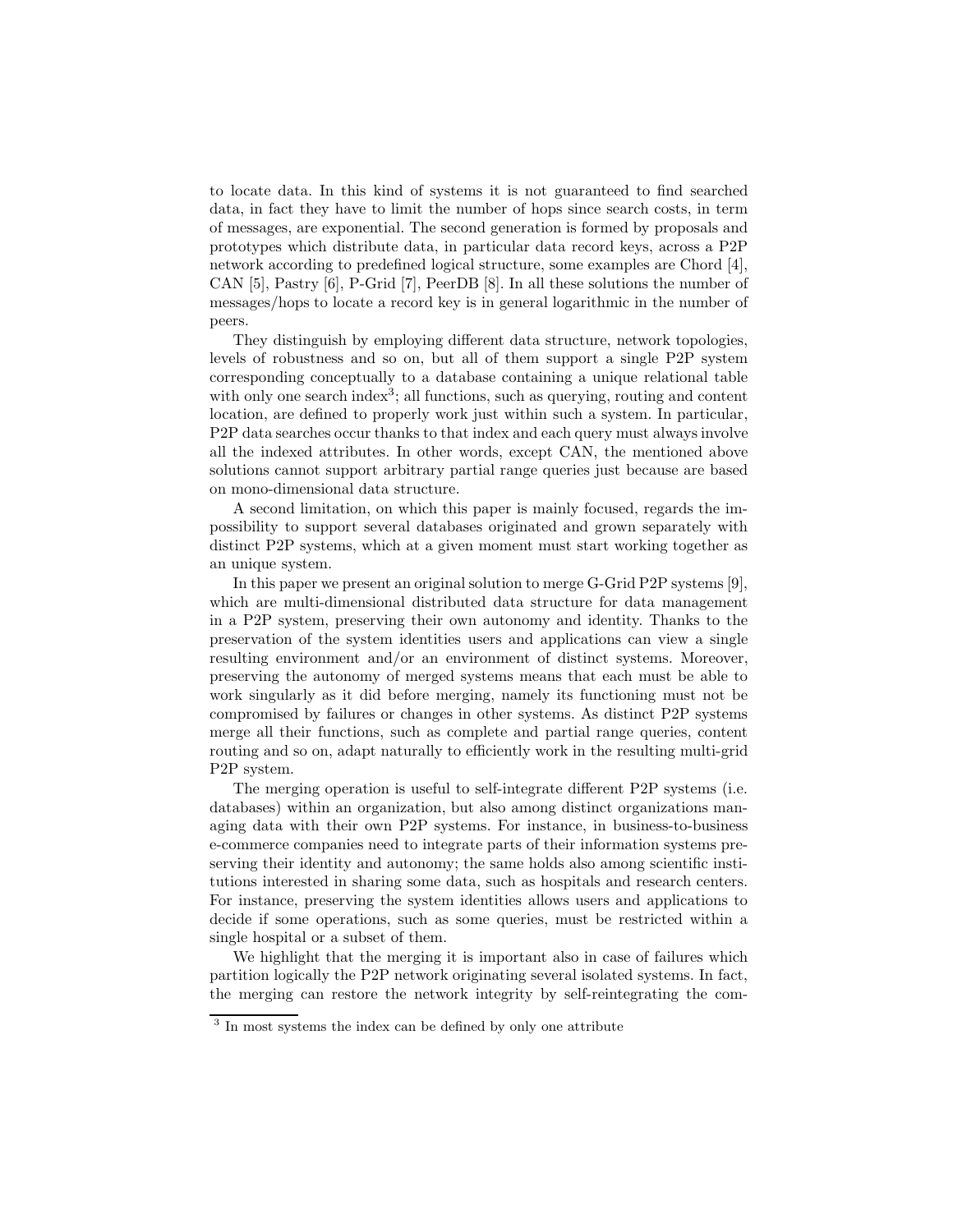ponents. In this paper we study the basic merging operation for P2P systems managing databases with the same data schema.

Section 2 introduces some basic G-Grid principles. Section 3 and 4 present the merging algorithm and the routing mechanism. Section 5 reports some theoretical results about the completeness of the merging, efficacy, efficiency and costs, including two examples of merging scenarios. Section 6 discusses related works and Section 7 concludes the paper.

# 2 G-Grid Distributed Data Structure: Basic Principles

G-Grid [9] is a grid file data structure and algorithms for data management in a dynamic P2P environment where autonomous machines, connecting/disconnecting arbitrarily, have only a limited view of the entire resulting system. G-Grid is a novel structure developed from preceding works on multi-dimensional data structure for centralized systems [10, 11], which extends another novel P2P structure designed for cluster P2P computing called the Generalized Grid File (GGF) [12]. A survey on centralized multi-dimensional data structures is in [13].

G-Grid operates in a d-dimensional space where each record is represented as a point with d coordinates in such a space. The point coordinates correspond to the record key attributes on which searches are performed. Each key attribute is bounded into its own domain range [min,max], but without loss of generality all of them can always be scaled in the same interval, for instance [0,1]. In this way any record can be seen as a point of the hypercube  $U^d = [0, 1]^d$  which forms the whole data space.

As points fill the space it is split into hyper-rectangular sub-volumes of  $U^d$ called regions, which store a maximum number  $b$  of records (bucket size); it is also contemplated a minimum number of records, namely  $\frac{b}{3}$ . Each peer manages one or more of these regions. At the beginning a single region covers the whole space  $U<sup>d</sup>$  (see the region  $(0,0)$  in Figure 1); as record are inserted the bucket size is reached and the region is split into half along one of the d dimensions. The split generates temporarily two nested regions, but then the one with more records is collapsed into its parent region. With reference to Figure 1, the region  $(0,0)$  has been split in  $(0,1)$  and  $(1,1)$ , and then  $(0,1)$  has been collapsed in  $(0,0)$ .

Of course, if the two generated regions do not satisfy the min or max bucket constrains the split continues until it finds a more nested solution<sup>4</sup>. This split mechanism has been introduced in [11] and subsequently reutilized in GGF. Other researchers have also adopted it, but for the single dimensional case, as for example in [7]. The split mechanism in [11] did not need to collapse the region with more records in its father region because they all remained always in the same centralized machine.

In general all the algorithms of the structure in [11], which was designed for a centralized system, assume both a centralized control on the structure and the existence of a global knowledge about the data structure itself. For instance

<sup>&</sup>lt;sup>4</sup> the splitting mechanism always converges to a solution because the overflowing region is recursively partitioned into sub-regions geometrically smaller.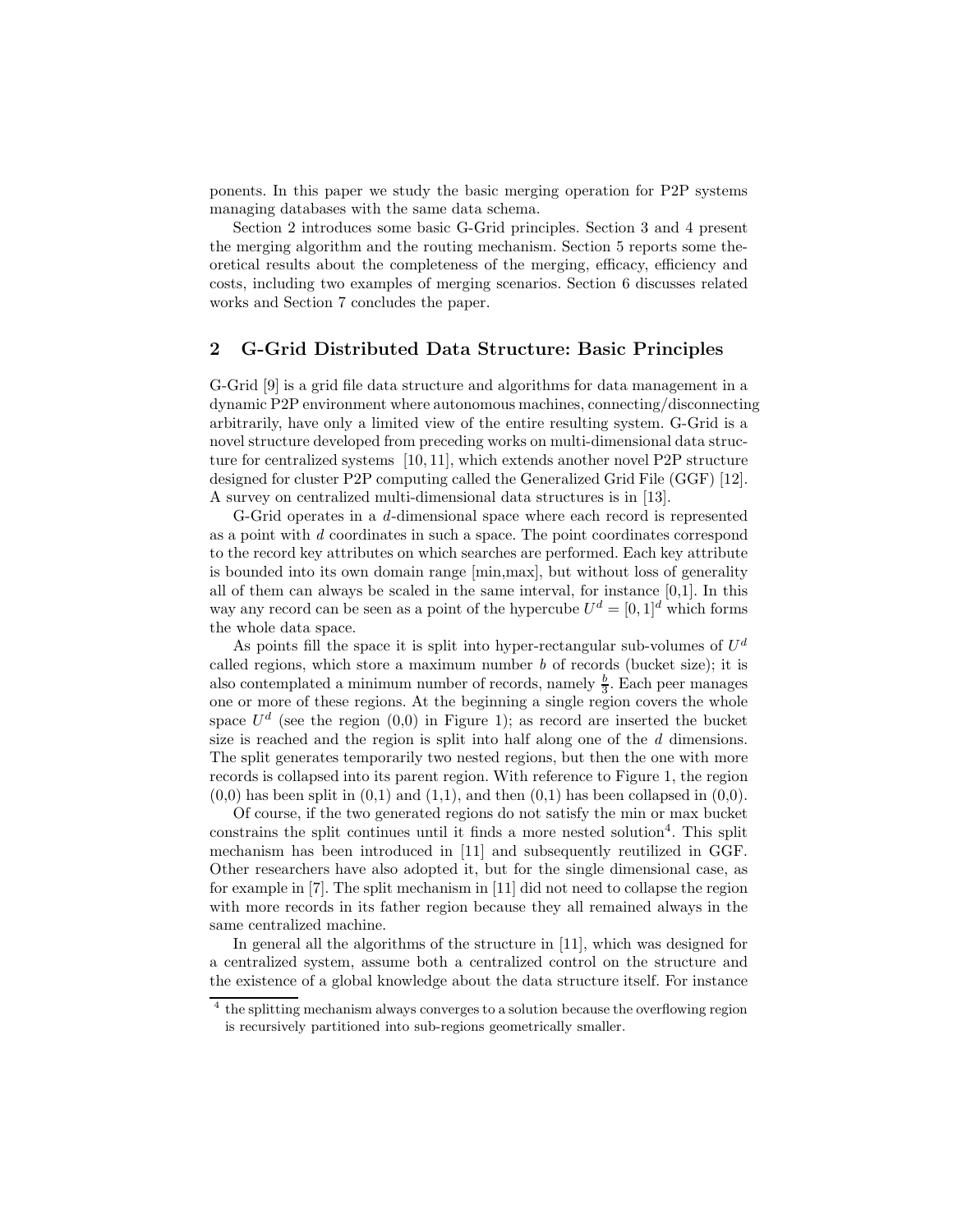

Fig. 1. Example of a 2-dimensional space partitioning and its correspondent tree

they make use of global variables to store several critical information about the topology of the data structure itself and when the structure topology changes these information there can be immediately updated. This corresponds to say that the system assumes to know completely and perfectly all its parts.

Viceversa in a dynamic distributed environment, like a pure P2P networks of autonomous participants, no central coordination can be assumed, no global or complete knowledge can be kept. This means that all algorithms to manage and querying the structure in P2P networks are different. In fact they have to take into account several issues in addition: for instance unreliability of peers, network costs and contents location, which, among other things, changes continuously due to unpredictable connections and disconnections of peers.

Moreover, in P2P environment the entire split procedure must be executed locally within the peer managing the overflowing region in order to avoid any network communication. Net traffic is only generated when some of the records are moved to another peer, which becomes responsible for the new nested region.

As depicted in Figure 1 the multi-dimensional space can be mapped into a binary search tree, where each node represents a region and each link (labeled with a bit zero or one) is a relationship between a region and its nested child region. The identifier of each region, which is directly achieved by the tree, is composed by a pair of integers  $(\pi, l)$  in which  $\pi$  is the decimal conversion of the juxtaposition of bits along the path in the binary tree to get to the region, while l indicates how many times the space  $U<sup>d</sup>$  has been split to obtain that region (see Figure 1).

By comparing the binary conversion of  $\pi$  it is possible to determine if a region r is an ancestor of another region  $r'$ . For instance the region  $(1,1)$  in Figure 1, which corresponds to 1, is an ancestor for  $(1,2)$ , which is 01, because they share the post-fix 1. Differently (0,2), which corresponds to 00, is not an ancestor for (7,3), which corresponds to 111, because they don't share any post-fix.

G-Grid gives rise to data structures which preserve the two following properties: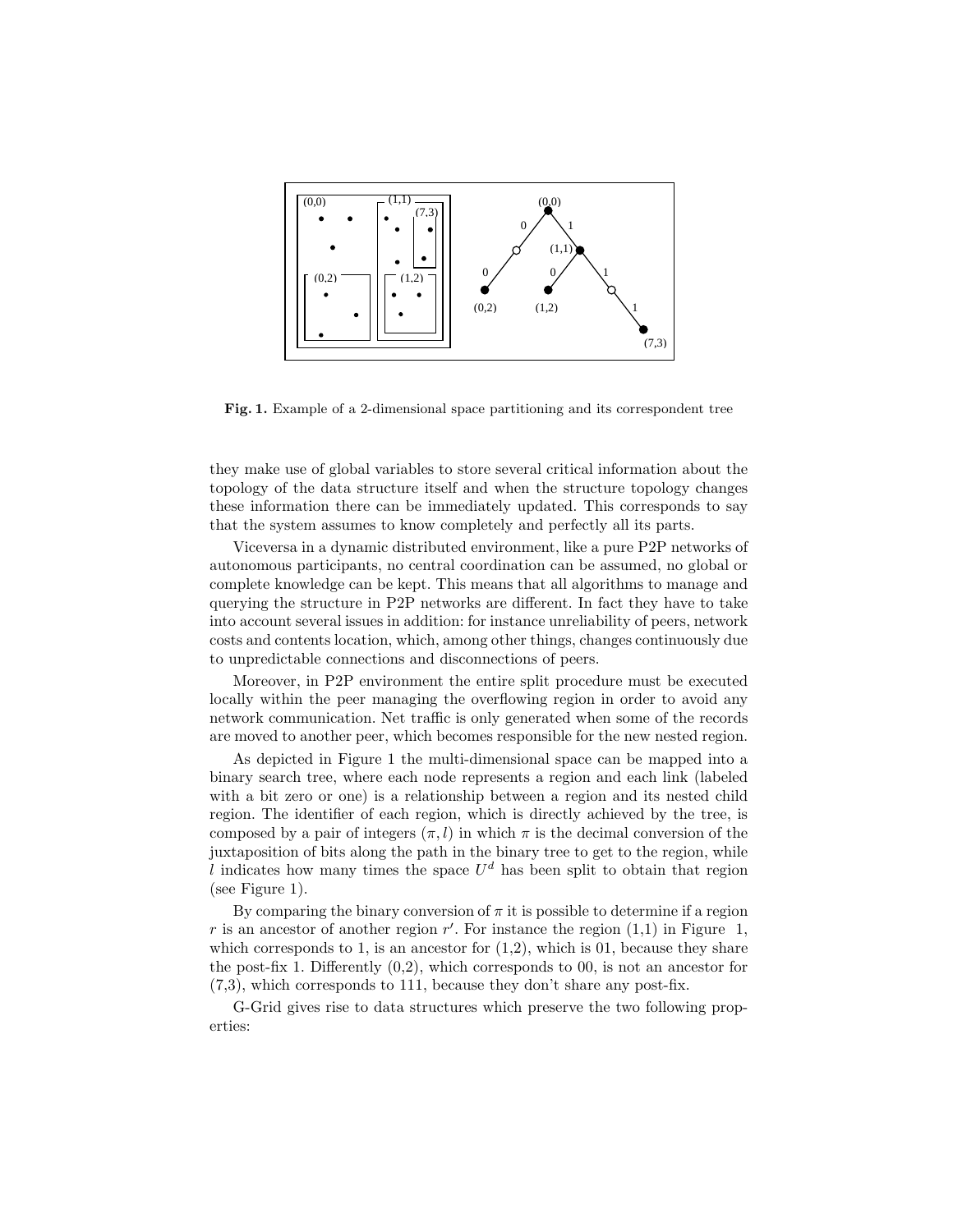

Fig. 2. Learning of links due to a query issued by the peer of region  $(1,1)$  for a record in the peer of region (4,3).

- $-$  Spatial property. Regions in the same level of the tree do not intersect each other;
- Coverage property. Each region is always nested in another one, its parent or in some ancestor, except for the root region which is nested in itself.

Each G-Grid peer maintains a local routing table containing couples [region,peer], namely links towards its parent/ancestor peer (i.e. parent region) and its children/descendant peers (i.e. nested regions). The routing table of a peer contains also all peers that it discovers by querying and inserting data in the structure.

In G-Grid, operations like queries, insertions, deletions and updates occur in two steps. Here for space reasons we refer to exact match queries and range queries.

At the first step the peer calculates locally the region identifier  $\pi$  of the potential smallest region containing the searched records. This occurs according to any typical function which maps a multi-dimensional space to a straight line, namely to a mono-dimensional space. For an exact match query the function takes in input all the d attribute values of the searched record, which represent its coordinates, and returns the corresponding  $\pi$ . A range query is resolved simply calculating in the same way the corners of the hyper-rectangle determined by the intervals specified by the query; the region that contains all the corners is the target one and the records inside the hyper-rectangle represent the result set. The target region is determined locally by simply taking from all the corners the maximum common post-fix among them. At the second step  $p$  sends a query message to the peer that manages the target region, if  $p$  knows it, otherwise to the closest relative of the target peer that  $p$  knows. In the worst case the query follows a path along the tree by traversing parent-child links (see Figure 1), so the cost is at most logarithmic.

However the worst case is almost unrealistic, in fact each peer learns new couples [region,peer] which adds to its knowledge, namely its own routing table,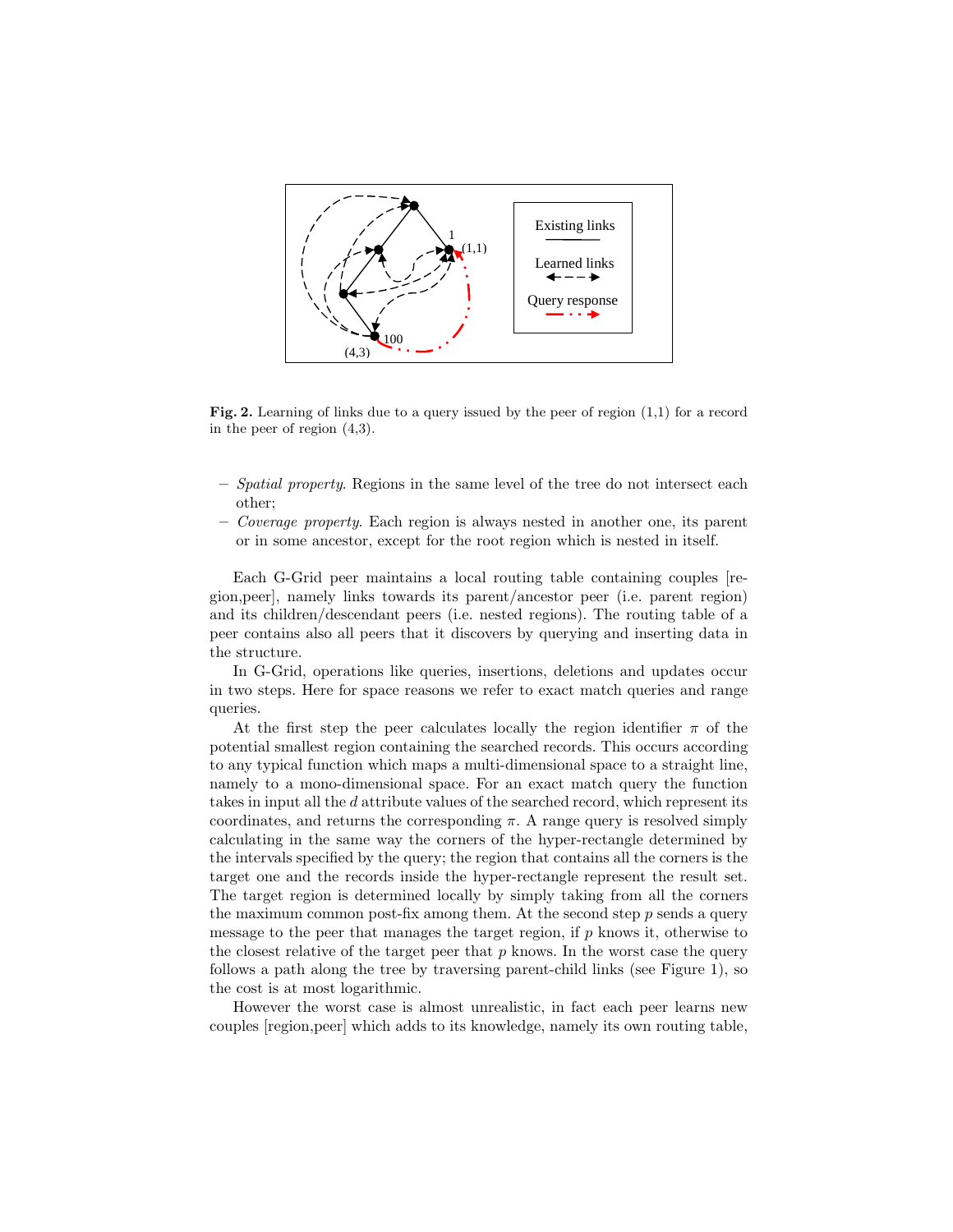on the basis of the following self-learning capability. Each peer traversed by a query, or by any other operation, adds to the message its reference (i.e. the couple [region,peer<sup>5</sup>]); of course the first reference appended is the one of the peer issuing the query.

If the path followed by the query is  $p_1, \ldots, p_h, \ldots, p_t$ , where  $p_1$  and  $p_t$  are the issuing peer and the target one respectively, the number of hops is  $H = t-1$  and the new couples/links globally learnt by the peers in the path are  $\binom{H}{2}$ . This allows peers to increase their knowledge about the topology of the overall structure guaranteeing better search costs. In a dynamic situation, where the structure and the number of peers grow, analyses show [9] that any record is located on average with less than 2 hops if the rate  $\frac{insertions}{queries}$  ranges like  $\Theta(N^{-2})$  (N is the number of peers); for greater rate the average no. of hops grows logarithmically. The routing remains efficient even if each peer has millions of references<sup>6</sup> in its routing table, in fact it can be maintained in RAM and indexed with an usual tree structure that guarantees logarithmic search costs. The learning capability is another new feature not present in [11].

## 3 Self-Merging of Distinct G-Grid P2P Systems

In G-Grid when any peer connected to a physical network cannot contact any existing P2P systems to which join in, it sets itself as the root of the multidimensional structure. Local data of the peer are represented as points in its root region. The impossibility to contact any existing P2P system is high in the Internet because peers connect/disconnect arbitrarily changing also their IP address, and in any case the bootstrap of a system must be able to deal with this scenario.

In other situations it is reasonable that distinct P2P systems may have grown up intentionally separated, for instance internally to an organization with several departments or branches, like it happens with several autonomous databases.

The merging algorithm presented in this paper works in both cases as follows. Let us denote two existing structures  $G'$  and  $G''$  with roots r' and r'' respectively. The two structures can be identified by using the IP address of  $r'$ and  $r''$  together with their local time-stamp generated when they created the respective structures. The aim of this identifier is to distinguish the links stored in the routing table of every peer in such a way that each one is aware of links towards other P2P systems. This preserve the identity of the two P2P systems. When two peers  $p'$  and  $p''$  meet they straight away realize if they belong to the same structure or not, in this last case they start merging.

The basic idea is to allow  $p'$  and  $p''$  to exchange part of their knowledge (see Fig. 3), namely part of their routing tables. Then  $p'$  and  $p''$  can propagate the merge by contacting other peers of  $G'$  and  $G''$  according to the new knowledge just received, and in turn they can contact other peers and so on. The data in the

<sup>&</sup>lt;sup>5</sup> for instance each peer can simply be addressed by its IP

<sup>&</sup>lt;sup>6</sup> each reference is a couple  $[\pi,\overline{IP}]$  of 8 bytes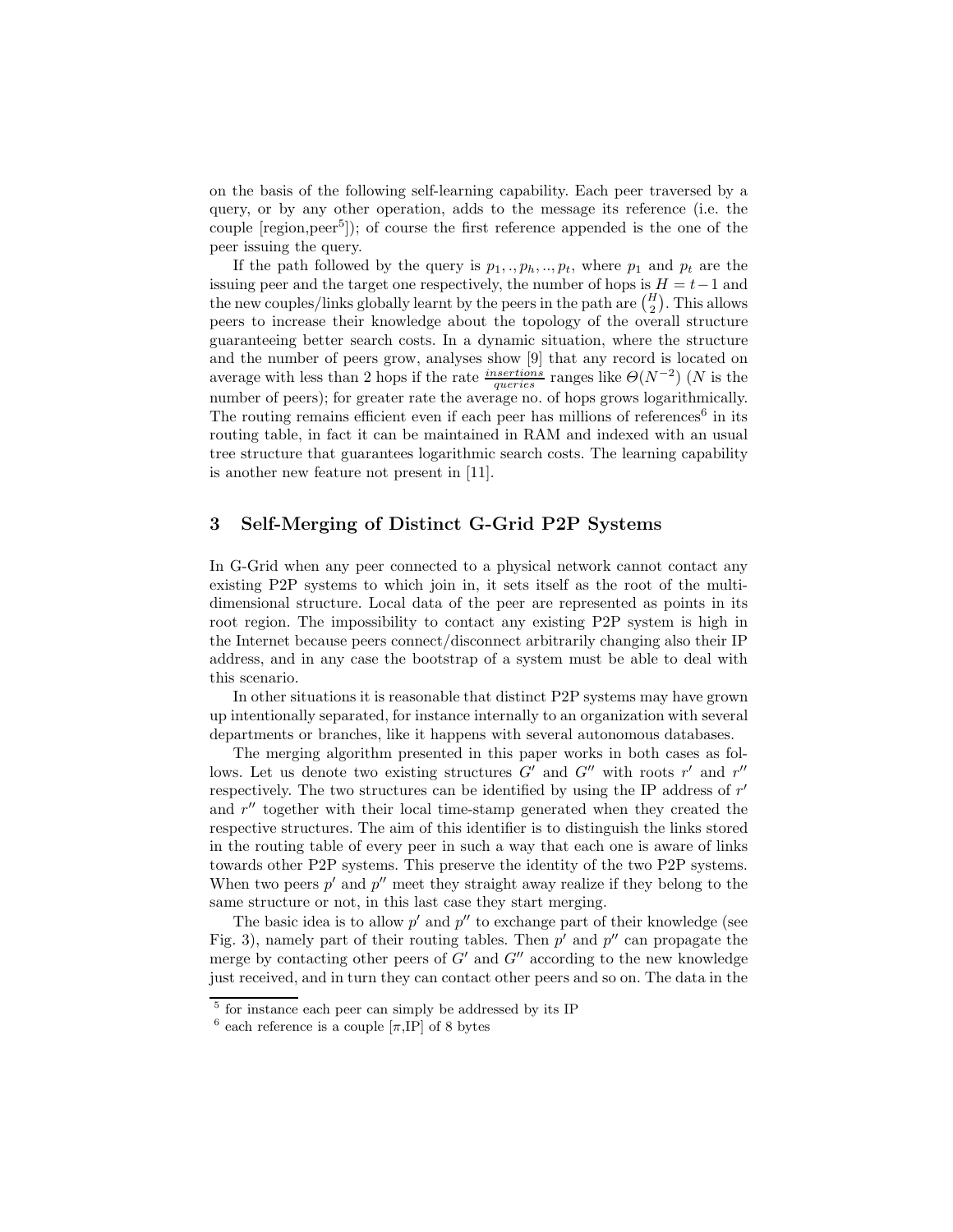

Fig. 3. First step of the merging algorithm.

two structures are not moved, moreover pre-existing links within each structure remain unchanged. This allows each system to keep its own autonomy, namely they can continue to work independently on each other even after the merging.

The two systems can regulate the grade/speed of their merge and hence the costs of their integration by simply limiting the number of propagations between them. This is useful to manage different situations with different requirements, from the case in which network costs have priority over the speed of the merge, such as in the Internet, to the opposite case of the full integration of systems in the shortest possible time, such as within an enterprise network.

As depicted in Figure 3 in the first step the peers  $p'$  and  $p''$  will send each other a message containing a certain number L of links (of the kind  $[p, (\pi, l)]$ ) taken randomly from their own routing table. Choosing them randomly we avoid to overload some parts of the tree, especially during the first moments after the merging when the number of links between the grids are at the lowest level.

At the second step (see Figure 4a)  $p'$  and  $p''$  randomly choose, from their routing table, the I peers to which the received message will be forwarded. Once that the messages are delivered, the informed peers update their routing table and the structures will appear like in Figure 4b.

# 4 Routing and Querying Algorithms in Merged Systems

Basically the merging of two structures does not entail changes in the splitting procedure. The only difference involves the routing, in fact every time that a crossed peer  $p_a$  has links to another grid(s), apart from the one it belongs to, it will forward the message also to them. Obviously this will happen only if the message has not been already forwarded by another peer before in the path followed by the message. This is possible because when a peer forward a message to another grid it appends the identifier of that grid and the pair [peer, region] identifying the recipient node.

Once that more grids exist, if a new record must be inserted, it is possible to decide to store it only in one or in all of them. The second option has higher computational costs but improve the system robustness as creates as many copies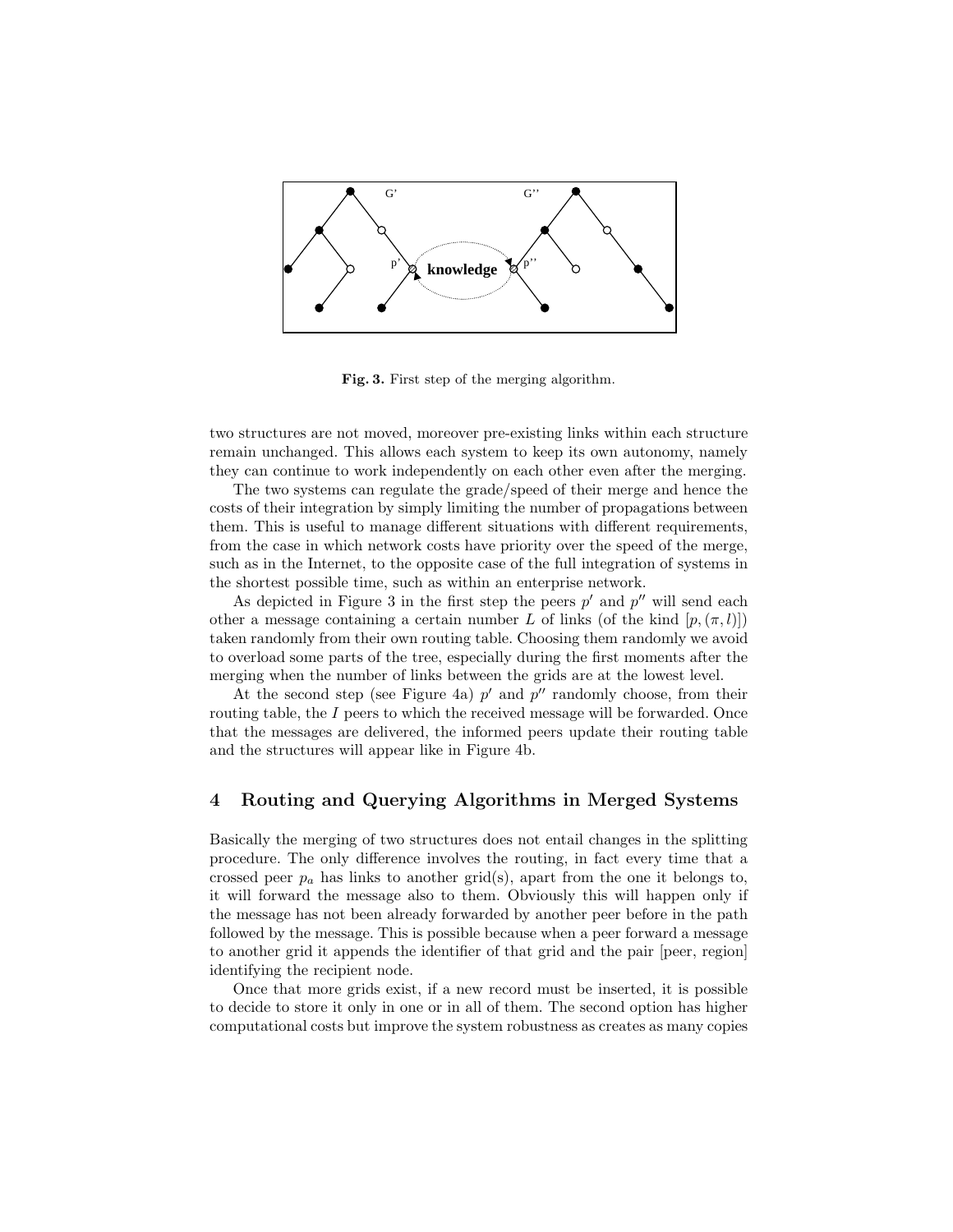

Fig. 4. a) Second step of the algorithm, b) new links between  $G$  and  $G'$  thanks to the merging algorithm

as the number of the existing grids. In case of data redundancy the consistency must be guaranteed by updating all the copies using the support of transaction.

#### 5 Merging Efficacy and Efficiency: Theoretical Analysis

To measure the grade (i.e. the efficacy) of merging of two structures the approach we use is to calculate the probability that a generic operation (query, insertion, etc.) issued in one of them reaches the other one. Considering the structures  $G'$ and  $G''$ , right after the merging there are I peers belonging to  $G'$  that know/link at least one peer of  $G''$  and vice versa; henceforth they are called *aware peers*. Supposing that the average number of hops necessary to perform the operation in  $G'$  is equal to H then  $H + 1$  peers are crossed by the message and the probability to explore  $G''$  starting from  $G'$  is:

$$
P(G' \to G'') = 1 - (1 - \frac{I}{N})^{H+1}
$$
\n(1)

where N is the number of peers and  $\frac{I}{N}$  is the rate of aware peers in G'. The idea in the equation (1) is to compute the inverse probability, that is 1 minus the probability of  $H + 1$  unsuccessful tries.

From the  $(1)$ , knowing the number of peers N, the average number of hops H and the desired probability  $P(G' \rightarrow G'')$  of immediate merging, it is possible to calculate the number I of peers to which the merging message must be forwarded.

$$
I = N(1 - {}^{H+1}\sqrt{1 - P(G' \to G'')})
$$
\n(2)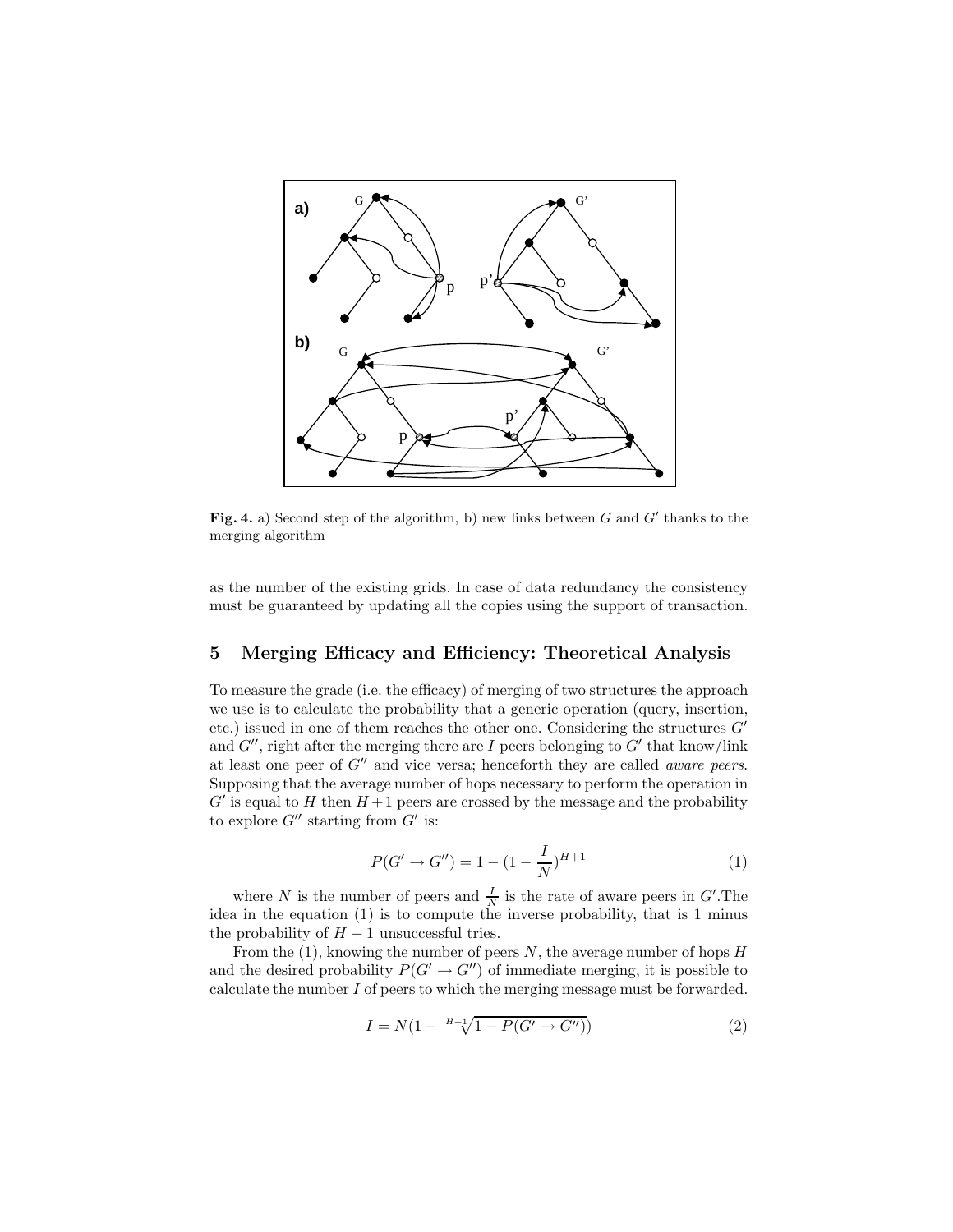It may happen that  $p'$  does not know enough peers to reach that result. In this case it is possible to propagate to other peers the merging just described allowing them to propagate it in cascade for a given number of levels/times. This number must be the smallest necessary to achieve  $I$  aware peers and can ben computed in advance.

To measure how fast (i.e. merging efficiency) the knowledge spreads through peers and completes the merging, we have defined the function  $\Delta I$  below which estimates the expected increase of aware peers of  $G'$  after executing any operation:

$$
\Delta I = \sum_{h=1}^{H} h \cdot P(h) \tag{3}
$$

Where  $P(h)$  is defined as the probability that h unaware peers are crossed during the query, insertion, etc. It is obtained using a binomial distribution:

$$
P(h) = {H+1 \choose h} (1 - \frac{I}{N})^h (\frac{I}{N})^{H-h+1}
$$
 (4)

Where  $\frac{I}{N}$  is the rate of aware peers in G'. The rationale of the formula (3) is that given an average number of hops  $H$ , the number of unaware peers crossed may vary between 0 and  $H + 1$ . Obviously these two extremes are not considered when  $\Delta I$  (h goes from 1 to H) is evaluated since no unaware peers are crossed. For the other cases, the probability of their occurrence depends on the number h of informed peers as shown in  $(4)$ .

#### 5.1 Performance Evaluations in Some Significative Scenarios

Theoretical analysis of the G-Grid behavior showed that in several realistic scenarios the structures presents on average features typical of regular graphs. Hence the average number of hops  $H$  from the number of peers  $N$  is approximately as follows:

$$
H = log_T N \tag{5}
$$

where  $T = \frac{E}{N}$  is the number of links on average per peer while  $E = N^{\frac{H+1}{H}}$  is the total number of links.

Now we are able to define different scenario and for each of them to evaluate the performances of our merge algorithm and to estimate how quickly the merging gets complete We can also evaluate whether  $T$  is big enough for the network to achieve the desired  $P(G' \rightarrow G'')$  and if the merging is propagated to other peers. In the two examples below we consider two grids/systems having both  $N = 5000$  and different values for H or T. The difference between them is that the first one is a scenario where each peer has a lower number of neighbors and an higher average number of hops. Then we want to obtain in both examples a  $P(G' \to G'') = 0.5.$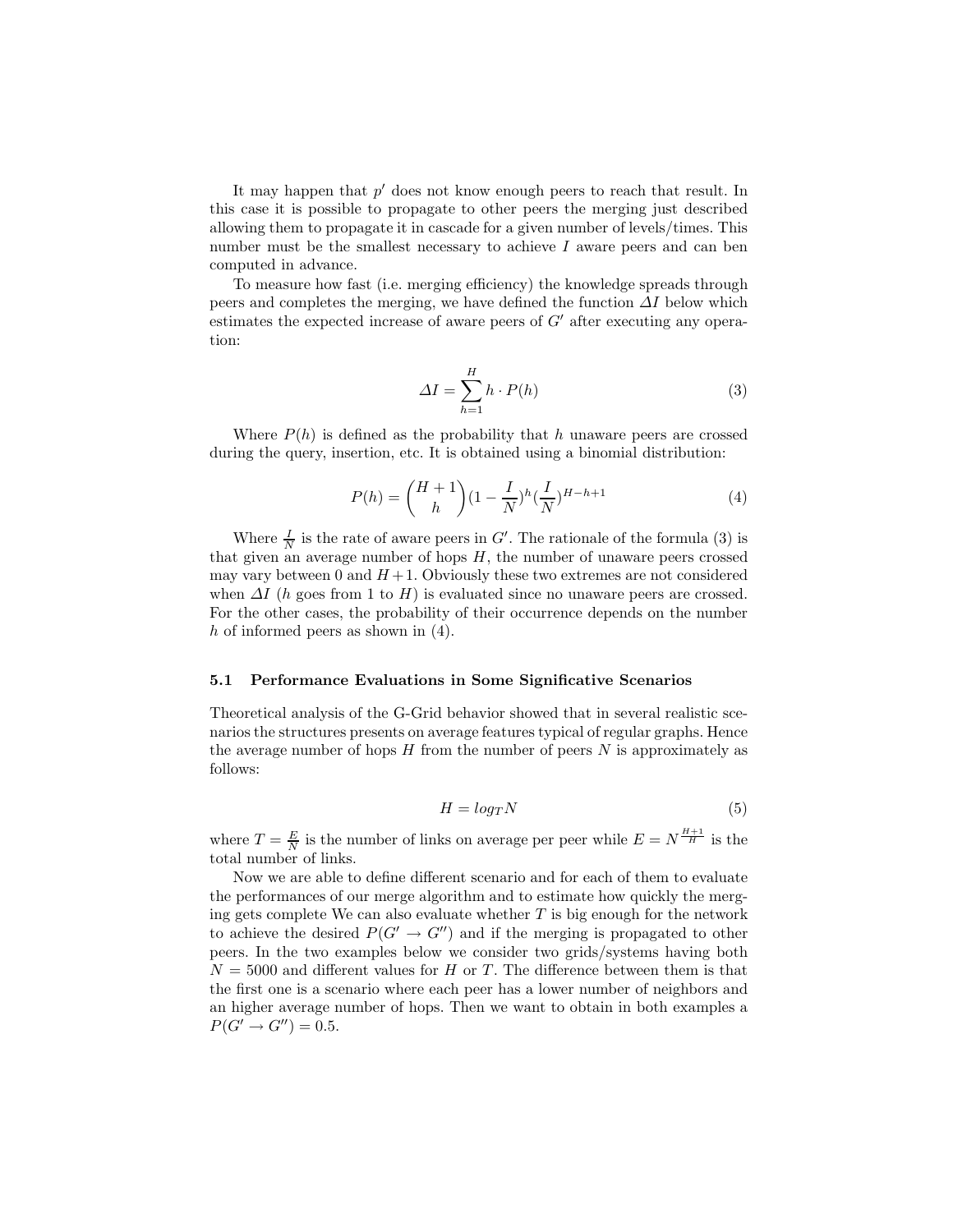

Fig. 5. Growth of the merge probability by executing standard operations on  $G'$  with  $b = 3$  and  $\frac{insertions}{queries} = 0.5$ 

– Example 1:  $T = 4$ . Supposing we limit the maximum number of links in the routing table to 4 per grid we obtain  $H = log_4(5000) \approx 6$  and a required I:

$$
I = 5000(1 - \sqrt[7]{1 - 0.5}) = 471
$$

In this situation it is not necessary to use the propagation to contact that number of peers since Figure 5 (thickest curve) shows that  $P(G' \rightarrow G'')$ grows very quickly even starting with only 5 aware peers  $(4$  plus  $p'$  originating the merging). In fact  $P(G' \rightarrow G'') = 0.5$  with little more than 500 operations, which is very close to 471, namely the minimum number of required operations.

– Example 2:  $H = 3$ , this means that  $T = 17$  while the required number of links  $I$  is 795. The dotted curve of Figure 5, which is the growth of the merging without the propagation, shows that  $P(G' \rightarrow G'')=0.5$  after about 2000 operations. This results can be improved by propagating the merging as shown by the thin curve of Figure 5, in fact with only 2 levels of propagation  $P(G' \rightarrow G'')=0.5$  after about 500 operations. The additional cost of the propagation in terms of messages is  $17 + (17 \cdot 16) = 289$  and the total cost in term of operations is  $\frac{289}{3} + 500 \ll 2000$ .<sup>7</sup>

In general the features of G-Grid helps this kind of merging whatever is the structures topology. In fact, the more  $H$  is low, the more  $T$  is on average high and consequently the initial  $P(G' \rightarrow G'')$  is high; vice versa if H is high, and therefore  $T$  is low, the merging of the two structures can grow rapidly by simply exploiting usual operations.

 $^7$  division by 3 because H=3 means that each operation costs on average 3 messages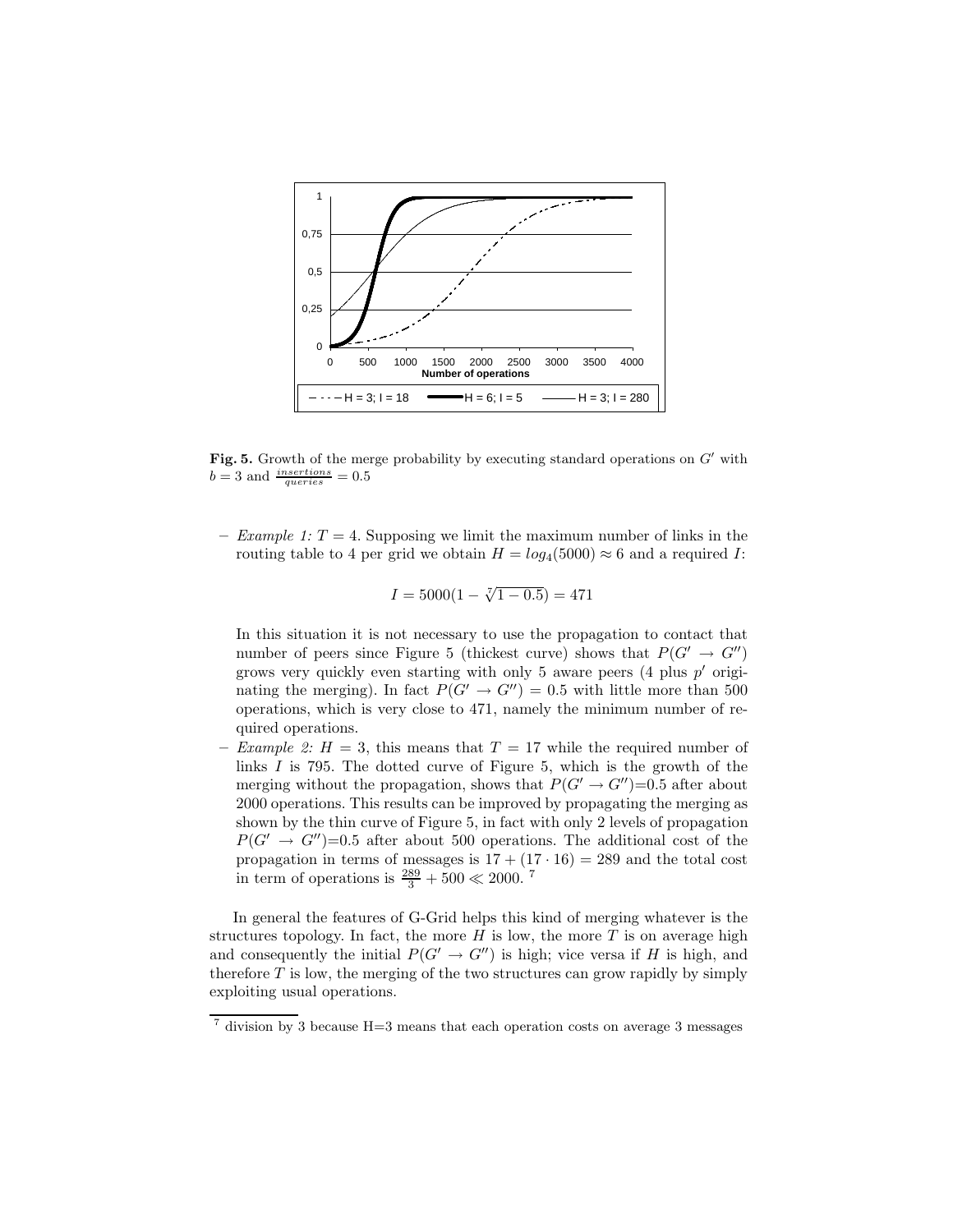#### 6 Related Works

The issue of merging different structures seems not having been considered yet, or at least it has not been treated explicitly. In fact the most significative works, like CAN [5], Chord [4], P-Grid [7], Pastry [6], PeerDB [8] and the k-dimensional search algorithm proposed in [14], do not deal with this feature. However it is not so unlikely that different peers give rise to more than one structure, especially in an unstable scenario like Internet and also in case of failures partitioning the net. Hence, merging can be also seen as a procedure to restore the network integrity. In general, the world is made of autonomous systems which evolves and successively need to be integrated/merged, as it happens for instance with database systems.

To compare our approach with existing proposals let us evaluate how they could merge two distinct P2P systems. In all of them it would be necessary (i) to elect one system as the resulting one and (ii) to move each peer from the second to the first system. We highlight that this implies to lose the autonomy and identify of each system involved in the merging. In any case the number of messages is as follows: each disconnecting peer must release its  $K$  keys to a neighbor peer in its home system; moreover when it enters in the new system it receives new K keys from some other peer and transmits its own record keys, which we assume for simplicity equals to  $K$ . Each insertions costs as a search, namely  $Log N$  with N the number of peers. In short, to compare the result to our initial message exchange let us assume to move  $\frac{N}{2}$  peers into a system with already  $N$  peers, then the cost in term of messages is the following:

$$
C(N,K) = \frac{2*N*K}{2} + K \cdot \sum_{i=N}^{N+\frac{N}{2}} Log i \approx \Theta(K(N + Log N!))
$$
 (6)

This value is much higher than the one required by the solution proposed in this work which is always lower than  $N$  and no record must be moved. What is also different is that in our solution, after this initial low cost to start the merge, then the merge increases spontaneously by exploiting the normal execution of operations such queries, insertions etc.

#### 7 Conclusions

In this paper we introduced a solution for merging G-Grid P2P Systems, which are multi-dimensional data structure for dynamic P2P environments, preserving their own autonomy and identity, and giving to users and applications the view of a unique resulting system.

The main properties of a G-Grid structure, such as the capability to execute both complete and partial range queries, the self-organization of the structure which emerges from local P2P interactions, holds also in the resulting multi-grid system.